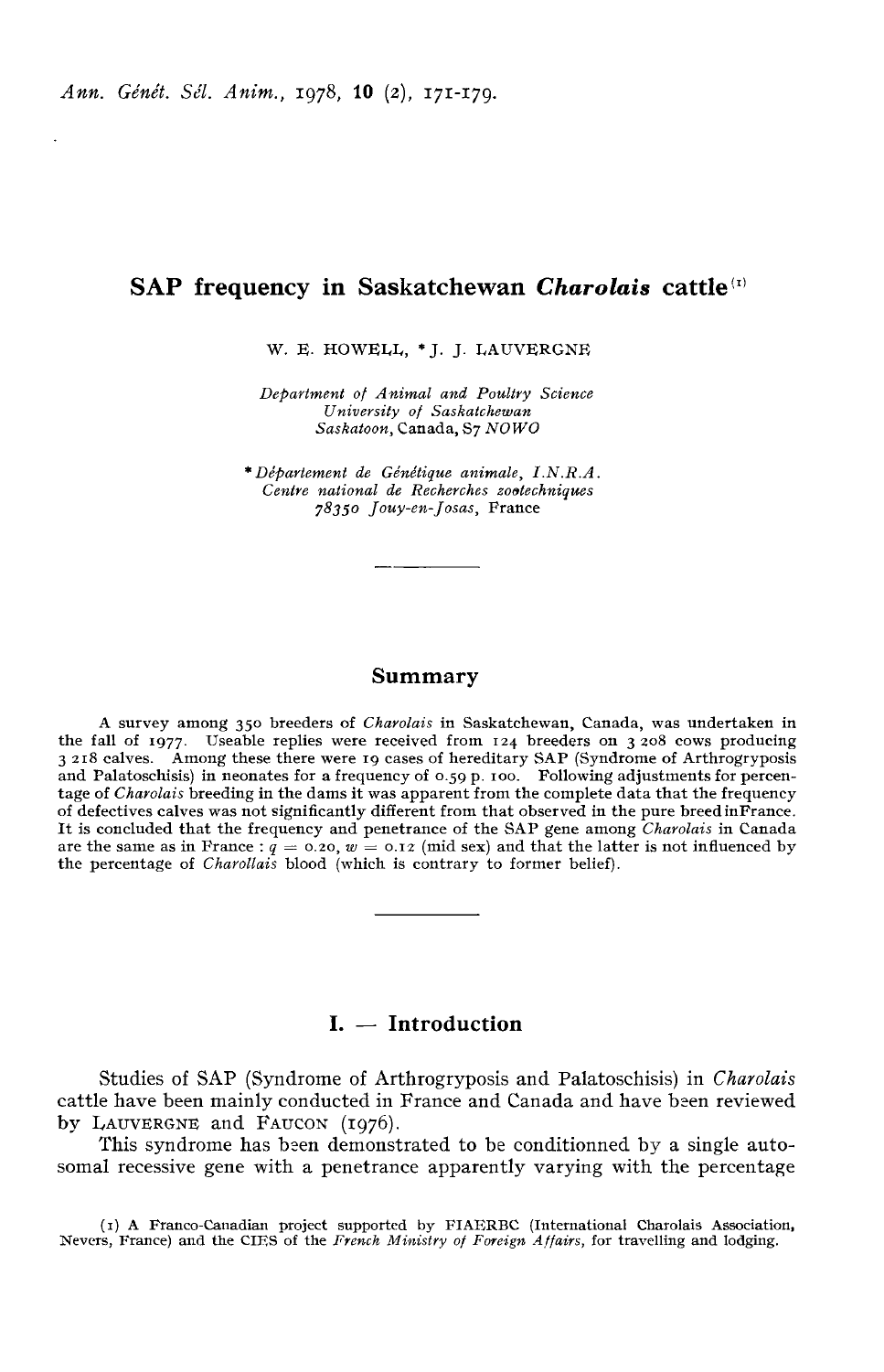of Charolais blood : quite low in the pure breed in France but approaching unity in the early generations of repeated back crossing with *Charolais* in Canada. harolais blood : quite low in the pure breed in France but approaching unity<br>ie early generations of repeated back crossing with *Charolais* in Canada.<br>In France the data were obtained by methodical survey (LEFORT *et al.* 

whereas in Canada initial studies were conducted with data obtained only from affected herds voluntarily submitted by their owners (Saskatchewan work of NAWROT, 1973) or from breeding studies in an experimental herd of known carriers in the early generations of repeated back crossing with *Charolais* in Canada.<br>In France the data were obtained by methodical survey (LEFORT *et al.*, 1977)<br>whereas in Canada initial studies were conducted with data obtain W. E. HOWELL, J. J. LAUVERGN<br>of *Charolais* blood : quite low in the pure breed in Franc<br>in the early generations of repeated back crossing with<br>In France the data were obtained by methodical sure<br>whereas in Canada initial

In order to make comparisons with French data and to establish a base line for future monitoring comparisons of genetic load, it seemed necessary that a survey be conducted among *Charolais* breeders in Canada.

The present Saskatchewan survey was designed as a pilot study for that purpose.

# $II. -$  Materials and methods

A survey of calving results in 1977 was conducted by mail among 350 randomly chosen members of the Canadian Charolais Association resident in Saskatchewan. Survey kits were distributed in September 1977 and the data forms recovered by the agricultural advisers in 42 of the districts of the province.

Information for all mating's involving some Charolais in both parents was requested as follows:<br>— breed composition, age and relationship of sires and dams,

- sex, breeding system (natural service or AI) birth condition and nature of defects (if any) of their calves.

The breeders were also asked to indicate whether they had completed the forms from recorded data or from memory.

Each participant in the survey was provided with complete detailed instructions and data sheets. Pictorial and verbal descriptions of conditions associated with SAP were furnished from which the breeders could indicate the exact nature of the defects.

The survey was anonymous that is, no information was requested as to the identity of breeders or animals.

## $III. - Results$

Returns were received from 156 breeders. Of these 99 provided complete information, 25 were incomplete for minor items such as percentage Charolais of dams, breeding system (AI or natural), ages and distribution of defects other than SAP, twenty five were sufficiently incomplete to be unuseable and seven respondents had abandoned the cattle business because of continuing depressed prices.

A summary of the information received in completed forms is presented in table 1.

Nine of the ig reported SAP calves were described as having their hind legs stretched towards the rear when in a cumbent position with the fetlock joints bent sharply forward. These were described as poorly muscled particularly in the shoulders, hips and thighs. Three of these also had their front legs bent and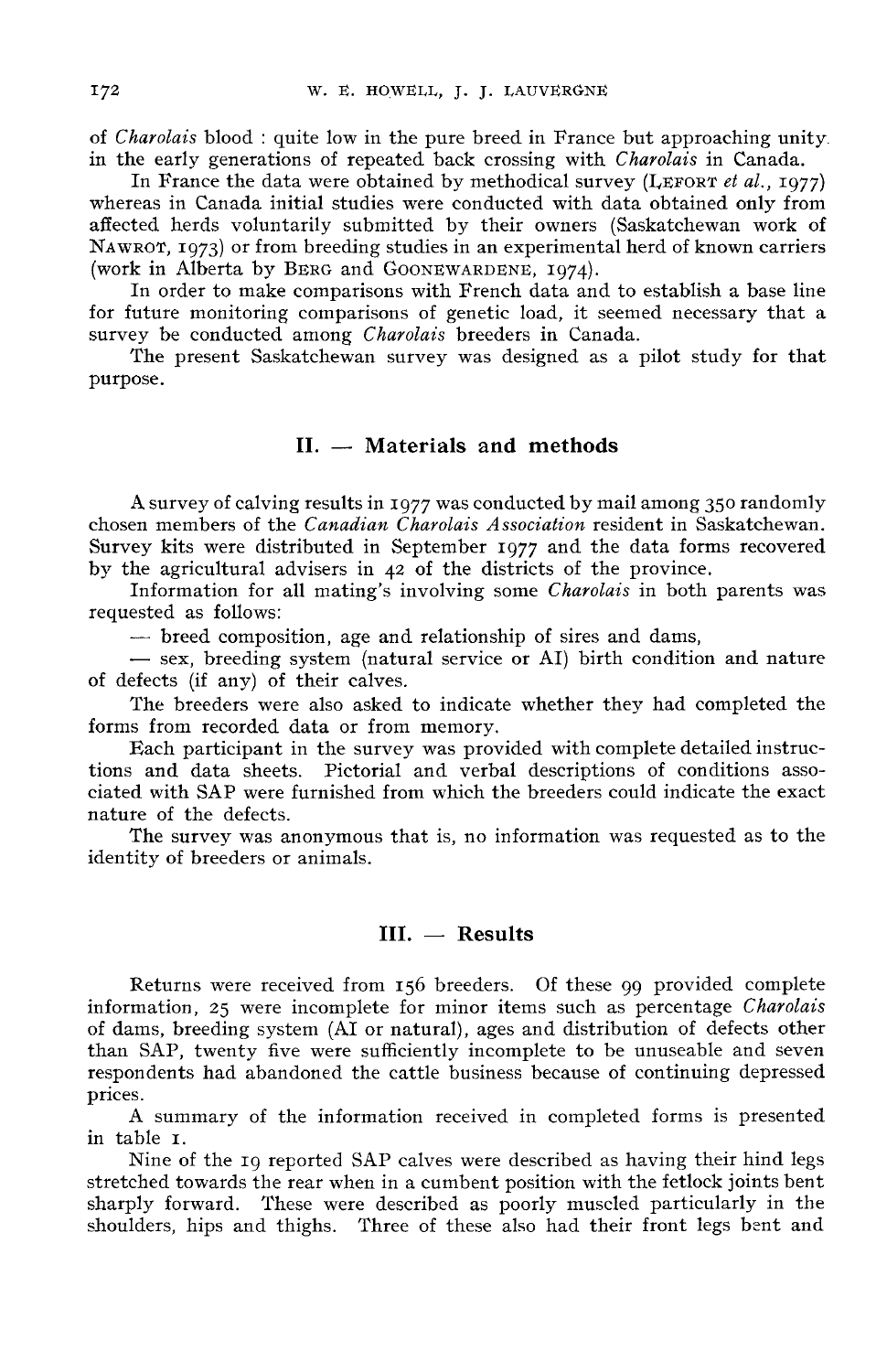#### TABLE I

Summary of information from 1977 survey of a sample of breeders of Charolais cattle in Saskatchewan Condensé des résultats de l'enquête de 1977 sur un échantillon d'éleveurs Charolais de la Saskatchewan

| No.                     | Headings                                                                               | Complete<br>data | Incomplete<br>data |  |
|-------------------------|----------------------------------------------------------------------------------------|------------------|--------------------|--|
| 1<br>$\overline{2}$     |                                                                                        | 99               | 25                 |  |
|                         | No of calvings $\ldots$ $\ldots$ $\ldots$ $\ldots$ $\ldots$ $\ldots$ $\ldots$ $\ldots$ | 1921             | 1287               |  |
| 3                       | Average calvings/herd                                                                  | 19.40            | 51.5               |  |
| $\overline{\mathbf{4}}$ |                                                                                        | 275              | 45                 |  |
| 5                       | Average sires per herd                                                                 | 2.78             | т.8                |  |
| 6                       | Average calvings per sire per herd                                                     | 7.00             | 28.6               |  |
| 7                       |                                                                                        | 250              |                    |  |
| 8                       | Natural sired calves                                                                   | 1680             |                    |  |
| $\mathbf Q$             | Sires in natural service.                                                              | 183              |                    |  |
| ΙO                      | Natural sired calves per sire                                                          | 9.18             |                    |  |
| II                      | p. 100 AI sired calves                                                                 | 13               |                    |  |
| 12                      |                                                                                        | 25               |                    |  |
| 13                      |                                                                                        | 10               | 9                  |  |
| 14                      | p. 100 of SAP among defectives                                                         | 40               |                    |  |
| 15                      | No of $\delta\delta$ calves.                                                           | 1005             |                    |  |
| 16                      | No of $99$ calves.                                                                     | 925              |                    |  |
| 17                      |                                                                                        | 52/48            |                    |  |
| 18                      | Total frequency of SAP                                                                 | .0052            | .0070              |  |
|                         | Distribution of dams according to the percentage of Cha-                               |                  |                    |  |
|                         | rolais blood                                                                           |                  |                    |  |
| 19                      |                                                                                        | .3866            |                    |  |
| 20                      |                                                                                        | .0942            |                    |  |
| 2I                      |                                                                                        | .1015            |                    |  |
| 22                      |                                                                                        | .2441            |                    |  |
| 23                      |                                                                                        | .2461            |                    |  |
| 24                      |                                                                                        | .0135            |                    |  |
| 25                      |                                                                                        | 0010,            |                    |  |
| 26                      |                                                                                        | 93               |                    |  |
| 27                      |                                                                                        | -6               |                    |  |
| 28                      |                                                                                        | $\mathbf{2}$     |                    |  |
| 29                      | Twin sets $99$                                                                         | $\boldsymbol{z}$ |                    |  |
| 30                      | Twin set $\delta$ ?                                                                    | 5                |                    |  |
| 3 <sub>I</sub>          |                                                                                        |                  |                    |  |
|                         |                                                                                        | .0047            |                    |  |
|                         |                                                                                        |                  |                    |  |

twisted inward at the knee and fetlock joints so that the soles of the feet were directed toward the head and one of these had a cleft palate.

Ten of the 19 reported cases of SAP displayed defective development of the front legs but not of the hind legs. In 7 of these, both front legs were bent and twisted inward at the knee and fetlock joints so the soles of the feet were directed toward the head. In three of them, only one front leg displayed the malformation and one of these had a cleft palate.

The 15 abnormalities not classified as SAP (on completed forms only) were of various types reported in many breeds with variable genetic components such as blindness, hip dislocation, polydactyly and swollen head (hydrocephalus?).

In table 2 are shown the frequencies of SAP according to the percentage of Charolais blood in the dams ( $311$  of the sires were purebred Charolais and  $9$  were  $15/16$  Charolais).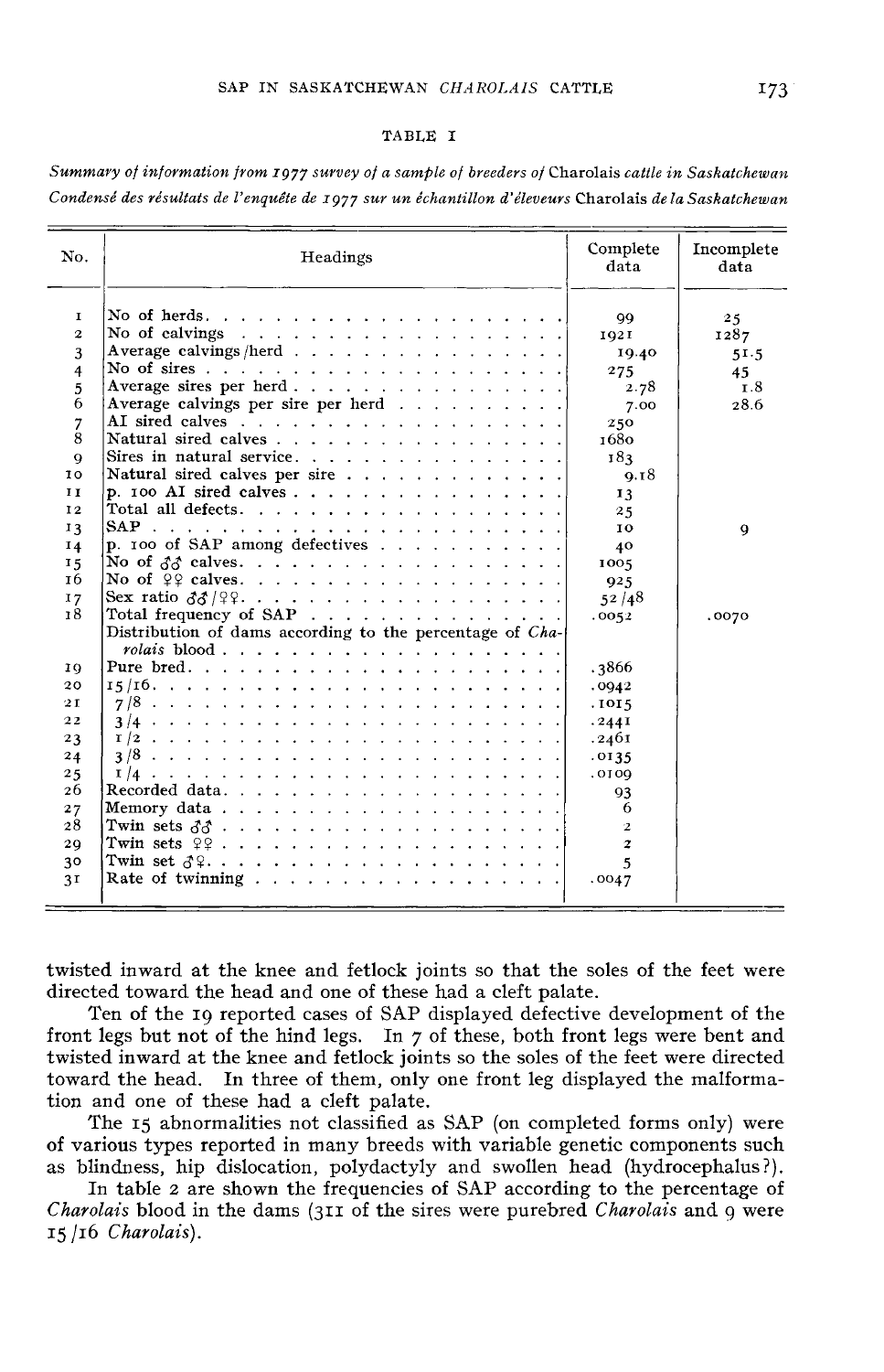#### **TABI**

Frequency of SAP calves amor Fréquence des veaux SAP sele

|                                                                                        | No.<br>of<br>herds |                   | <b>Sires</b> |       |                                       |                                   |                                    |
|----------------------------------------------------------------------------------------|--------------------|-------------------|--------------|-------|---------------------------------------|-----------------------------------|------------------------------------|
|                                                                                        |                    | PB <sub>(1)</sub> | other        | total | PВ                                    | $15/16$ (2)                       | 7/8                                |
| A) Complete data totals.<br>SAP incidence.<br>SAP frequency $\ldots$ $\ldots$ $\ldots$ | 99                 | 266               | $\mathbf Q$  | 275   | 743<br>Т<br>.0013                     | 181<br>3<br>.0166                 | 195<br>$\mathbf{2}$<br>.0103       |
| Incomplete data $(3)$ totals<br>B)<br>SAP incidence.<br>SAP frequency                  | 2.5                | 45                | $\circ$      | 45    | 533 $(4)$<br>$\mathbf{2}$<br>.0038(4) | 118(4)<br>$\circ$<br>$\mathbf{o}$ | 131(4)<br>$\circ$<br>$\Omega$      |
| $A + B$ ) Totals<br>SAP incidence.<br>SAP frequency                                    | I <sub>24</sub>    | 3II               | 9            | 320   | $1276$ (4)<br>3<br>.0024(4)           | 299(4)<br>3<br>$.0100$ $(4)$      | 326(4)<br>$\mathbf{2}$<br>.0061(4) |

(1) Purebred Charolais.

(2) Fraction of *Charolais* breeding in the dams.

 $\langle 3 \rangle$  Incomplete for breeding system (A.I. or natural), ages, distribution of percentage of *Charolais* dams are

(4) Estimated values assuming that the frequency of different percentages of Charolais blood is the same

### $IV. - Disclusion$

Only forty five percent of the breeders (156 out of 350 ) replied at least partially. This may be due to a lack of time to complete the detailed form in large herds with many calves. As one can see (table I) the average herd size was 52 cows for the returns classified as incomplete compared with 19 cows in herds for which the returns were classified as complete. This alone would probably not introduce a bias to the data but some other factors may explain non compliance such as having too many abnormals or none at all, lack of interest, peer influence... It is impossible to determine the effect of such factors in our case but a future survey must take account of these possibilities and their circumvention.

It is worth noting that 94 p. 100 of the respondants utilized written records of herd and animal performance (table  $I$ ). Although 6 p. 100 indicated the use of memory in completing the data form, these few averaged only 10 *Charolais* It is impossible to determine the effect of such factors in our case but a future<br>survey must take account of these possibilities and their circumvention.<br>It is worth noting that 94 p. 100 of the respondants utilized writt matings none of which resulted in an SAP defective. It is also possible that records were available but had been thoroughly committed to memory.

It is evident from herd ratios of sires used relative to number of Charolais calvings that the fewer such calvings the proportionately greater was the use of AI sires. Although an estimate of AI useage could not be derived from the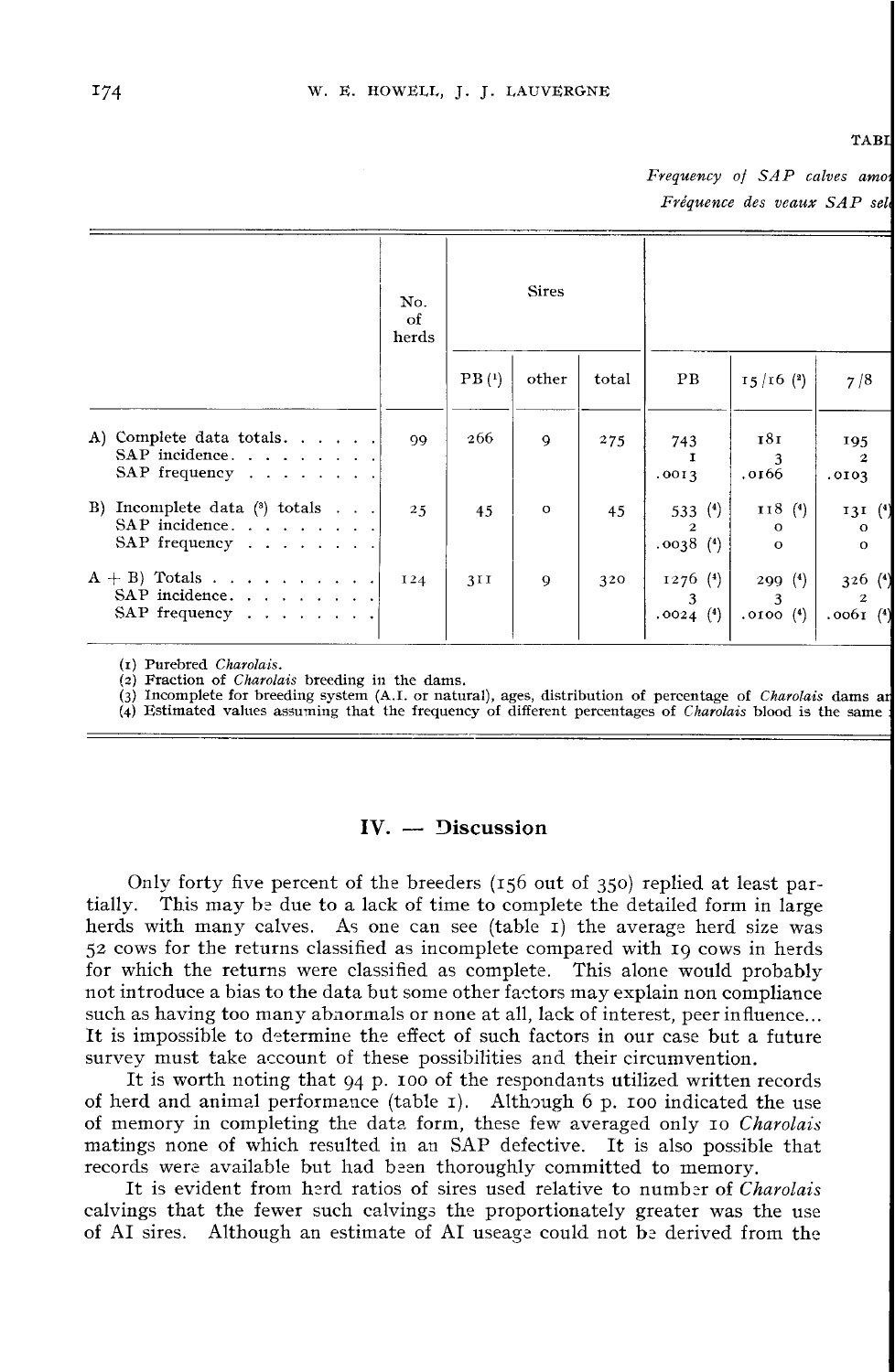### trious percentage Charolais matings pourcentage de sang Charolais

|                             |                                                |                                           |                                                 |                               | Calves      |             |       |                |                         |       |       |  |
|-----------------------------|------------------------------------------------|-------------------------------------------|-------------------------------------------------|-------------------------------|-------------|-------------|-------|----------------|-------------------------|-------|-------|--|
| Dams                        |                                                |                                           |                                                 |                               |             | Normal      |       | SAP            |                         |       |       |  |
| 3/4                         | 1/2                                            | 3/8                                       | $\frac{1}{4}$                                   | total                         | $\mathbf M$ | $\mathbf F$ | total | $\mathbf M$    | $\mathbf F$             | total | Total |  |
| 283<br>3<br>.0106           | 472<br>$\circ$<br>$\mathbf{o}$                 | 26<br>I<br>.0383                          | $2\,\mathrm{I}$<br>$\mathbf{o}$<br>$\mathbf{o}$ | 1921<br>ΙO<br>.0052           | 999         | 921         | 1920  | 6              | $\overline{\mathbf{4}}$ | 10    | 1930  |  |
| $226$ (4)<br>5<br>.0221(4)  | $266$ (4)<br>$\boldsymbol{z}$<br>$.0075$ $(4)$ | 8(4)<br>$\mathbf{o}$<br>$\circ$           | 5(4)<br>$\mathbf{o}$<br>$\mathbf{o}$            | .1287<br>$\mathbf Q$<br>.0070 | 661         | 618         | 1279  | $\overline{4}$ | 5                       | 9     | 1288  |  |
| 509 (4)<br>8<br>$.0157$ (4) | 738 (4)<br>$\overline{2}$<br>$.0027$ $(4)$     | 34 $(4)$<br>$\mathbf{r}$<br>$.0294$ $(4)$ | 26(4)<br>$\mathbf{o}$<br>$\mathbf{o}$           | 3208<br>19<br>.0059           | 1660        | 1539        | 3199  | 10             | 9                       | 19    | 3218  |  |

or defects other than SAP. acomplete as in complete data.

> incomplete data for the larger herds,  $13 p$ , 100 of *Charolais* calvings in the complete data file were reported as AI.

The secondary sex ratio (at birth) in this sample of ig2i calvings for which data were complete was  $52 \, \delta \dot{\delta}$  for  $48 \, \Omega$ ? which is exactly the same as the sex ratio incomplete data for the larger herds, 13 p. 100 of *Chard*<br>data file were reported as AI.<br>The secondary sex ratio (at birth) in this sample<br>data were complete was 52  $33$  for 48  $22$  which is exac<br>observed in French *Char* 

Twinning frequency varies greatly among families within breeds but the observed in French Charolais, LEFORT et al. (1977).<br>Twinning frequency varies greatly among families within breeds but the<br>9 sets within this sample of 1921 calvings (.0047) is in close agreement with estimates for other breeds of I set per 200 births.

The respondents furnishing complete data indicated in total the occurence of 25 defects among igzi neonates for a frequency of . 0130 or z3 in I ooo births. Among these were 10 identifiable cases of SAP giving a frequency of . oo52 or <sup>5</sup> defective arthrogrypotic calves among i ooo births. The leg and muscular g sets within this sample of 1921 calvings (.0047) is in close agreement with esti-<br>mates for other breeds of 1 set per 200 births.<br>The respondents furnishing complete data indicated in total the occurence<br>of 25 defects a The respondents furnishing complete data indicated in total the occurence<br>of 25 defects among 1921 neonates for a frequency of .0130 or 13 in 1 000 births.<br>Among these were 10 identifiable cases of SAP giving a frequency (1967), GREELEY *et al.* (1968), LEIPOLD *et al.* (1969) but the frequency of cleft palate among our cases (2: 19) is rather low being only 11 p. 100 compared with 70 p. 100 in 110 SAP cases reported by LAUVERGNE (1975). or 25 derects among 1921 neonates for a frequency of .0130 or 13 in 1 000 births.<br>Among these were 10 identifiable cases of SAP giving a frequency of .0052 or<br>5 defective arthrogrypotic calves among 1 000 births. The leg a the fact that the survey was conducted after calving and many breeders had not checked the mouth for palate development before disposing of the calf.

Although there was reported in French data a significant sex effect ( $L$ EFORT $\,$ checked the mouth for palate development before disposing of the calf.<br>
Although there was reported in French data a significant sex effect (LEFORT<br> *et al.*, 1977) on the incidence of SAP there is no such indication in ou sample is too small to verify such a discrepancy.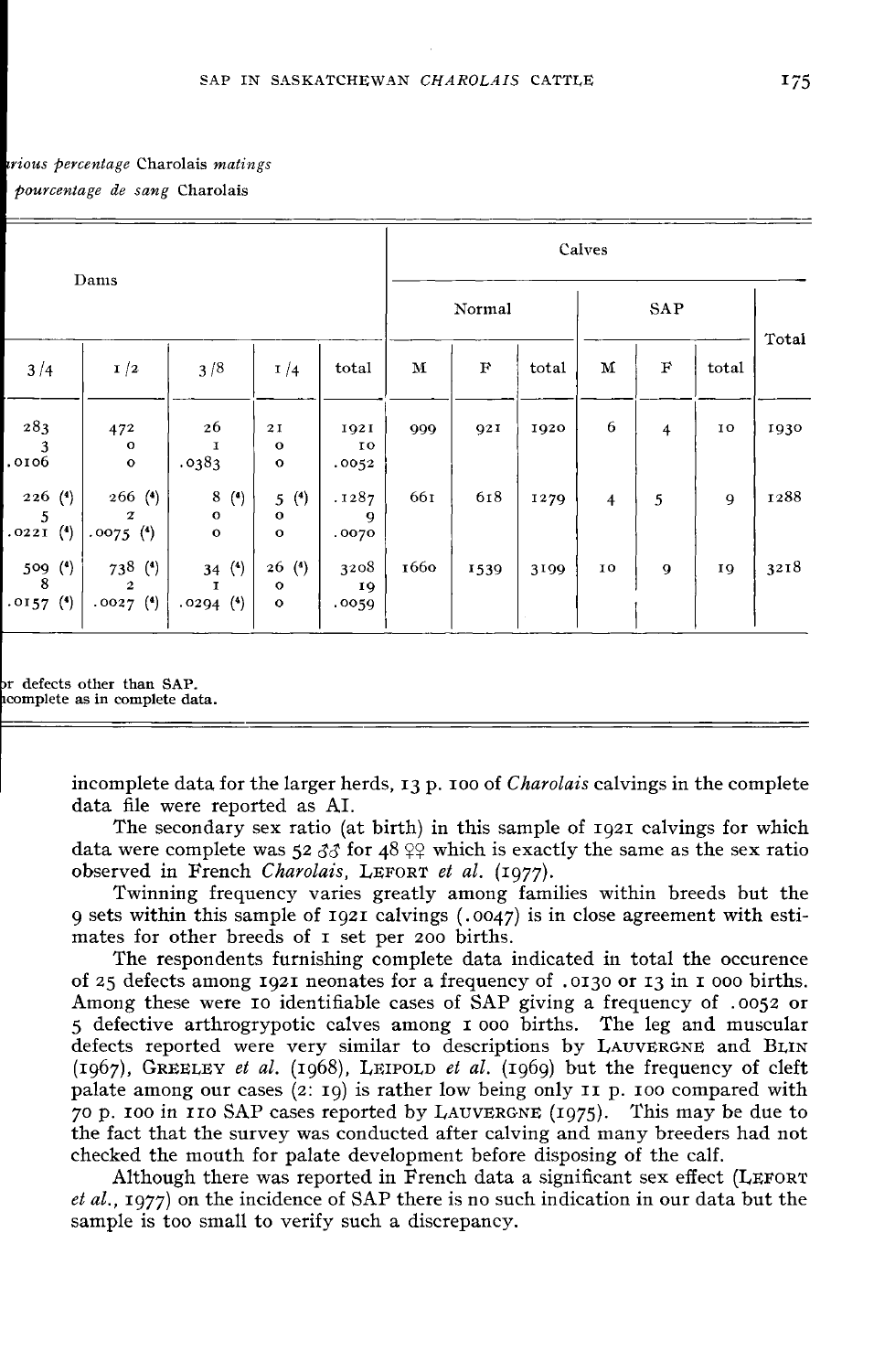The simplest hypothesis with which to test our data is whether the frequency

of the gene in the French cattle imported into Canada are the same as in French The simplest hypothesis with which to test our data is whether the frequency<br>of the gene in the French cattle imported into Canada are the same as in French<br>*Charolais* cattle studied by LEFORT *et al.* (1977) and also whe is the same for each percentage of Charolais blood in recurrent back cross generations as in purebred French Charolais.

Let r be the percentage of *Charolais* blood in the females, q the frequency of the gene for SAP and  $w$  the mid sex penetrance of the abnormality among homozygotes.

The probability of observing one SAP calf in a cross between a Charolais bull and a female with r per cent of *Charolais* blood is then  $rq^2w$ . Since  $rq^2w$  is small the frequency of SAP in  $n$  calvings from such crosses follows a Poisson distribution with parameter  $nrq^2w$ . The expected values for the Poisson variables with  $q = .20$  and  $\overline{w} = .12$ <br>The expected values for the Poisson variables with  $q = .20$  and  $\overline{w} = .12$ <br>The expected values for the Poisson variables with  $q = .20$  and  $\overline{w$ Ine probability of observing one SAP call in a cross between a *Charolais*<br>bull and a female with r per cent of *Charolais* blood is then  $rq^2w$ . Since  $rq^2w$  is<br>small the frequency of SAP in *n* calvings from such crosse

with the corresponding observed values for the complete data.

#### TABLE 3

Test de l'hypothèse selon laquelle l'apparition de veaux SAP dans les différents croisements Charolais de la Saskatchewan suit la même distribution que dans le Charolais étudié en France par LEFORT et al. (1977) (données complètes)

|                                                                   | Percentage of <i>Charolais</i> blood of the mothers |     |                |     |         |              |               |  |
|-------------------------------------------------------------------|-----------------------------------------------------|-----|----------------|-----|---------|--------------|---------------|--|
|                                                                   |                                                     |     |                |     |         |              | $\frac{1}{4}$ |  |
| Expected values of the Poisson variable :<br>$E = n r q^2 w$ 3.42 |                                                     | .78 | .78            | .98 | 1.09    | .04          | .02           |  |
| Observed values $\ldots$ , $\ldots$ , $\ldots$                    |                                                     | 3   | $\overline{2}$ | 3   | $\circ$ | $\mathbf{I}$ | $\Omega$      |  |
| degr. freed. $\ldots$ $\ldots$ $\ldots$ $\ldots$ $\ldots$         |                                                     | .01 |                |     | 3,28    |              |               |  |

(1) After grouping categories in order to have sufficient expected values.

One can see that there is no significant discrepancy between observed and expected values in complete data. There is perhaps a difficulty due to the abnormally high number of SAP in  $3/4$  category among incomplete data if one assumes that the distribution of dams is the same as in complete data. But, in any cases, the penetrance among the calves born from dams with 50 p. 100 of *Charolais* blood the penetrance among the calves born from dams with 50 p. 100 of *Charolais* blood<br>or less cannot be very high. In the complete data we have one SAP among 519<br>births, this observation is the value of a Poisson variable of values of  $w$  equal to or greater than .5 are rejected by statistical tests, the value of .12 giving, on the contrary, a vey good agreement with the observed value.

Testing the hypothesis that the frequency of SAP calves in the different Charolais crosses in Saskatchewan has the same distribution as in pure French Charolais studied by LEFORT et al.  $(1977)$  (complete data)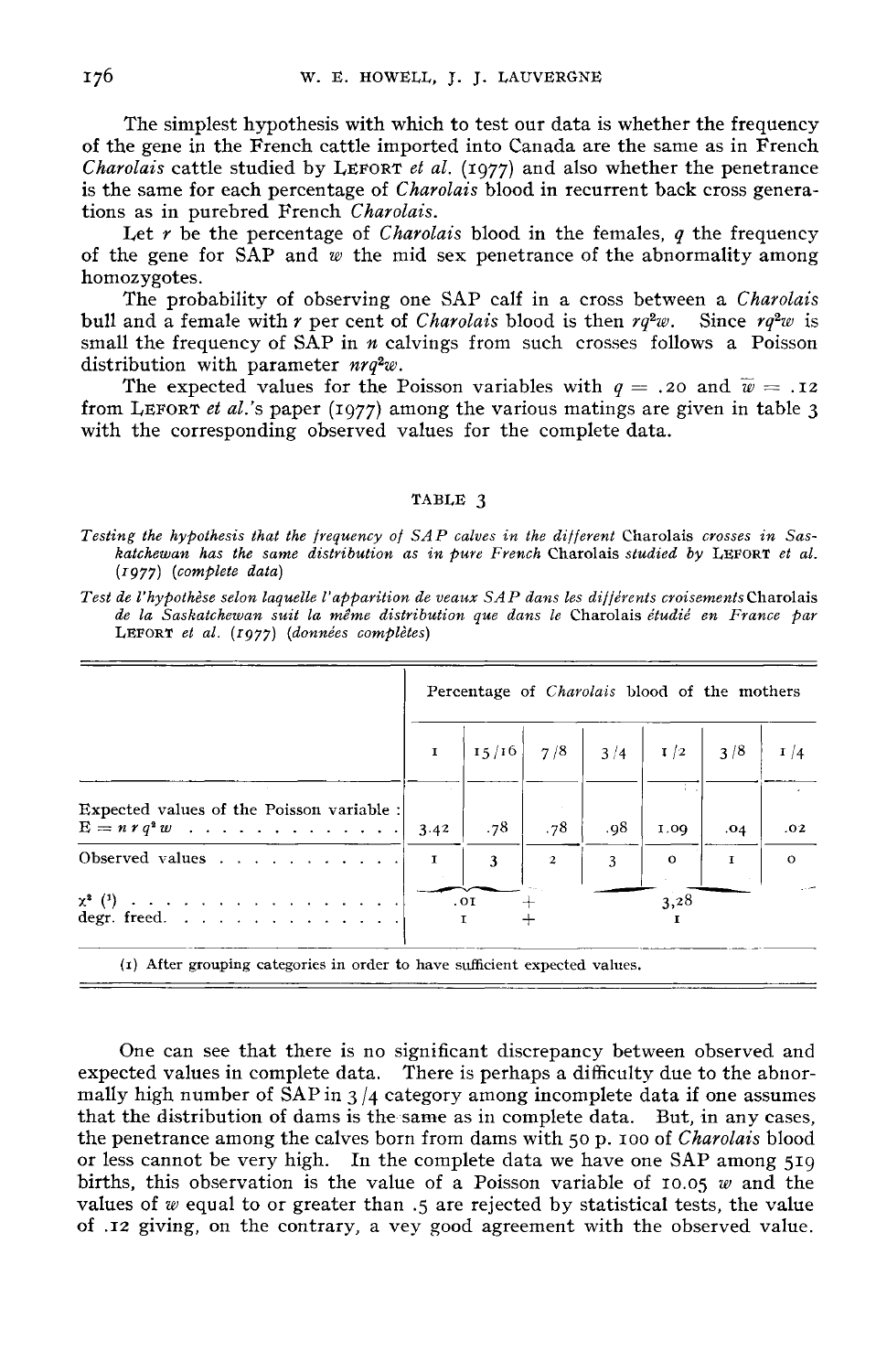SAP IN SASKATCHEWAN *CHAROLAIS* CATTLE 177<br>This result does not fit with the conclusions of NAWROT (1973) and of BERG<br>and GOONEWARDENE (1974) of a penetrance increasing to unity as the percentage<br>of *Charolais* blood was d SAP IN SASKATCHEWAN *CHAROLAIS* CATTLE 177<br>This result does not fit with the conclusions of NAWROT (1973) and of BERG<br>and GOONEWARDENE (1974) of a penetrance increasing to unity as the percentage<br>of *Charolais* blood was d and GOONEWARDENE (1974) of a penetrance increasing to unity as the percentage

The explanation of this discrepancy could possibly be connected to the following : narolais blood was decreasing to 75 p. 100 in the calf (dams being half *Charolais*).<br>The explanation of this discrepancy could possibly be connected to the<br>wing:<br>The inclusion of sampling bias, especially in the data anal

following :<br>1º The inclusion of sampling bias, especially in the data analysed by NAWROT<br>(1973). As seen consistantly in human genetical data the probability of sibship<br>with abnormalities to be reported when more than one with abnormalities to be reported when more than one sib is affected is much higher than when only one sib is affected (see L<sub>I</sub> ( $1961$ ) on probability of ascertain-(1973). As seen consistantly in human genetical data the probability of sibship<br>with abnormalities to be reported when more than one sib is affected is much<br>higher than when only one sib is affected (see LI (1961) on prob To The inclusion of sampling bias, especially in the data analysed by NAWROT (1973). As seen consistantly in human genetical data the probability of sibship with abnormalities to be reported when more than one sib is affe ders. Morever, some of the parents of SAP calves among this cases may have been homozygous normal overlap for the offending gene. I<sup>o</sup> The inclusion of sampling bias, especially in the data analysed by NAWROT<br>(1973). As seen consistantly in human genetical data the probability of sibship<br>with abnormalities to be reported when more than one sib is af

2<sup>0</sup> The results obtained in the experimental herd at Kinsella (Alberta) reported by BERG and GOONEWARDENE  $(1974)$  could be based on the effects of selecting breeding stock proven to be carriers thereby indirectly selecting for greater penetrance (reduction of suppressor modifiers).

# $V. -$  Conclusion

According to our findings, the frequency and penetrance of the SAP gene in Canadian Charolais is becoming very similar to that of France especially as the grading - up carries the population toward an increasing proportion of purebred animals (see in table I the proportions based on percentage *Charolais*).<br>We have shown in a recent paper (LAUVERGNE and HOWELL, 1977) that this According to our findings, the frequency and penetrance of the SAP gene in Canadian *Charolais* is becoming very similar to that of France especially as the grading - up carries the population toward an increasing proporti

in France where there are relatively few progeny per bull. The Saskatchewan situation is even less amenable to such a process especially for the bulls used in natural service (less than 30 calves per bull per year, table i). And, even if all the AI bulls were proven non carriers, reduction in frequency of the gene would be very slow and eradication impossible since AI represents only 13 percent of all services in this sample (table i).

Application of expensive ared time-consuming test mating procedures to reduce the frequency of the offending gene is contra-indicated in Canada as in France, see LEFORT and LAUVERGNE (1974) for population genetic discussion. all services in this sample (table 1).<br>Application of expensive ared time-consuming test mating procedures to<br>reduce the frequency of the offending gene is contra-indicated in Canada as in<br>France, see LEFORT and LAUVERGNE

Some practical conclusions in the more general field of monitoring defects in cattle by a field survey may be extracted from this study.

-- It is necessary to modify the survey data form in order to accomodate larger herds by requesting summarized rather than detailed data.

- It is necessary to code the form for confidentiality but to retain a method of access to the respondent for clarification.

 $-$  Personal contact rather than a mail-in survey would be desirable to avoid the introduction of biases resulting from incomplete information and non-

- Better results would be obtained if breeders were briefed before the calving period from which information is to be gathered.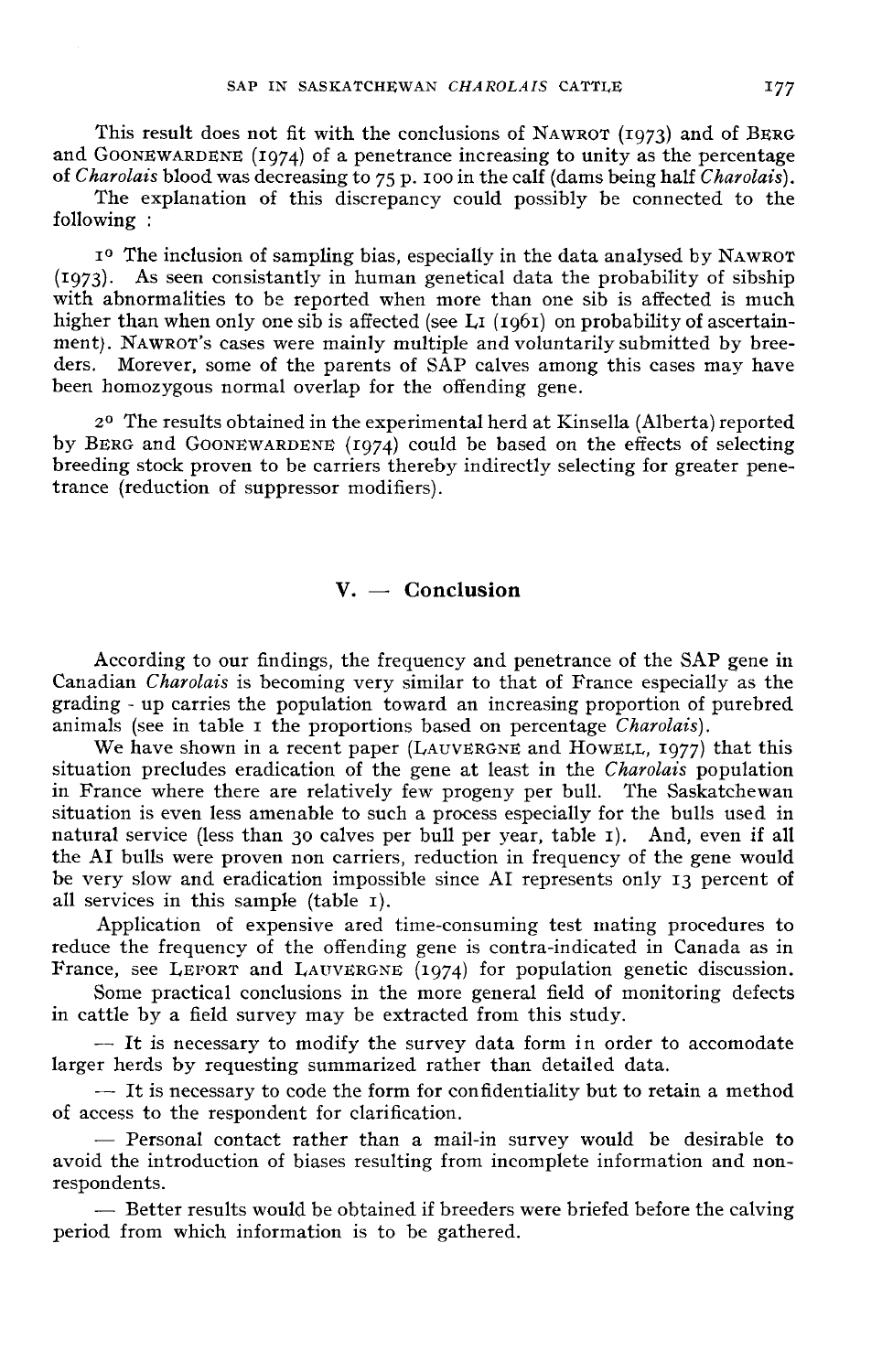$-$  A method of assuring the ability of breeders to accurately identify defects is necessary.

 $-$  The participation of existing networks of district agricultural advisors is invaluable for this type of survey.

- Based on this pilot study and the foregoing comments an improved model can be structured for application to various of the breeds of the principal classes of domestic livestock for defect monitoring.

 $Recu$  pour publication en juillet  $1978$ .

## Aknowledgments

The valuable cooperation of the Agricultural Representatives of the Saskatchewan Depart-<br>ment of Agriculture in conducting the survey is greatly appreciated.<br>We would like to thank also Dick KUNKEL, student assistant, Depa

Poultry Science, University of Saskatchewan, for his technical assistance in designing the survey and assembling the data.

Professor G. LEFORT, Institut National Agronomique Paris-Grignon, France, has given valuable council in the mathematical treatment of the data.

## Résumé

Fréquence de SAP dans le bétail Charolais de la Saskatchewan

Une enquête en ferme effectué en automne 1977 a touché 350 éleveurs Charolais de la province de la Saskatchewan, Canada occidental. Cent vingt-quatre réponses portant sur 3 208 vêlages (3 218 veaux) ont été utilisables. On d'Arthrogrypose et de Palatoschisis) soit une fréquence de o,59 p. <sup>100</sup> . Après correction pour le pourcentage de sang Charolais il s'est avéré que la fréquence dans les différents groupes de données complètes classés selon le pourcentage de sang Charolais n'était pas significativement différente de celle observée en France en race pure. On conclut que la fréquence du gène récessif dans<br>le Charolais pure race canadien tend à prendre la même valeur que dans le Charolais français : o, 2 de même que la pénétrance, également faible ( $w = 0,12$ , moyenne entre sexe) et que celle-ci n'est pas influencée par le pourcentage de sang étranger au Charolais, contrairement à ce qu'on avait pu penser.

### References

- BERG R. T., GOONEWARDENE L. A., 1974. The genetics of Arthrogryposis in Charolais cattle.<br>BERG R. T., GOONEWARDENE L. A., 1974. The genetics of Arthrogryposis in Charolais cattle.<br>Ist World Congr. Genet. appl. Livestock Pr ist World COONEWARDENE L. A., 1974. The genetics of Art<br>Congr. Genet. appl. Livestock Prod., 1, 635-642.<br>G., BOYD C. L., JOLLY D. G., 1968. Bovine anoma FRG R. T., GOONEWARI<br>1st World Congr. Gen<br>REELEY R. G., BOYD C.<br>west Vet., 12, 277-280.<br>UUVERGNE J. J., 1975.
- Ist World Congr. Genet. appl. Livestock Prod., 1, 635-642.<br>GREELEV R. G., BOVD C. L., JOLLY D. G., 1968. Bovine anomalies and spastic paresis. South-GREELEY K. G., BOYD C. L., JOLLY D. G., 1968. Bovine anomalies and spastic paresis. South-<br>  $west$  Vet., 12, 277-280.<br>
LAUVERGNE J. J., 1975. État actuel des connaissances sur le Syndrome d'Arthrogrypose et de<br>
Palatoschisis BERG R. T.<br>
1st World<br>
GREELEY R<br>
west Vet.,<br>
LAUVERGNE<br>
Palatosch<br>
LAUVERGNE<br>
bres dans PALATORY R. G., BOYD C. L., JOLLY D. G., 1968. Bovine anomalies and spastic paresis. South-<br>REELEY R. G., BOYD C. L., JOLLY D. G., 1968. Bovine anomalies and spastic paresis. South-<br>WERGNE J. J., 1975. État actuel des con BERG R. T., GOONEWARDENE L. A., 1974. The genetics of Arthrogryposis in Charolais cattle.<br>
SREELEY R. G., BOVD C. L., JOLLY D. G., 1968. Bovine anomalies and spastic paresis. South-<br>
vest Vet., 12, 277-280.<br>
LAUVERGNE J. J
- 
-